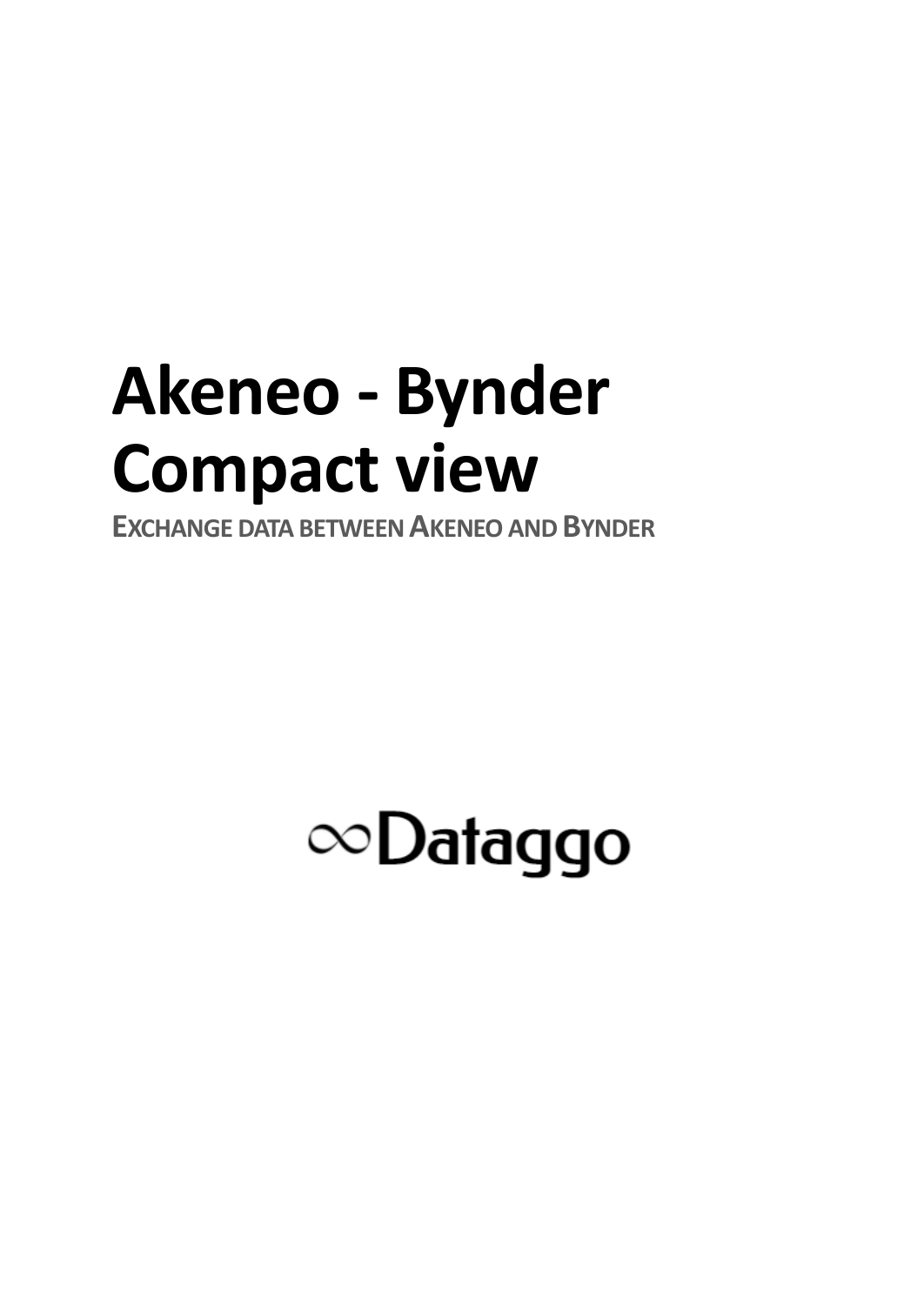### **Table of Contents**

| Version | <b>Date</b> | Auteur                 | Commentaire                       |
|---------|-------------|------------------------|-----------------------------------|
|         | 17.03.2022  | <b>Charles Derache</b> | Initialisation des spécifications |
|         |             |                        |                                   |
|         |             |                        |                                   |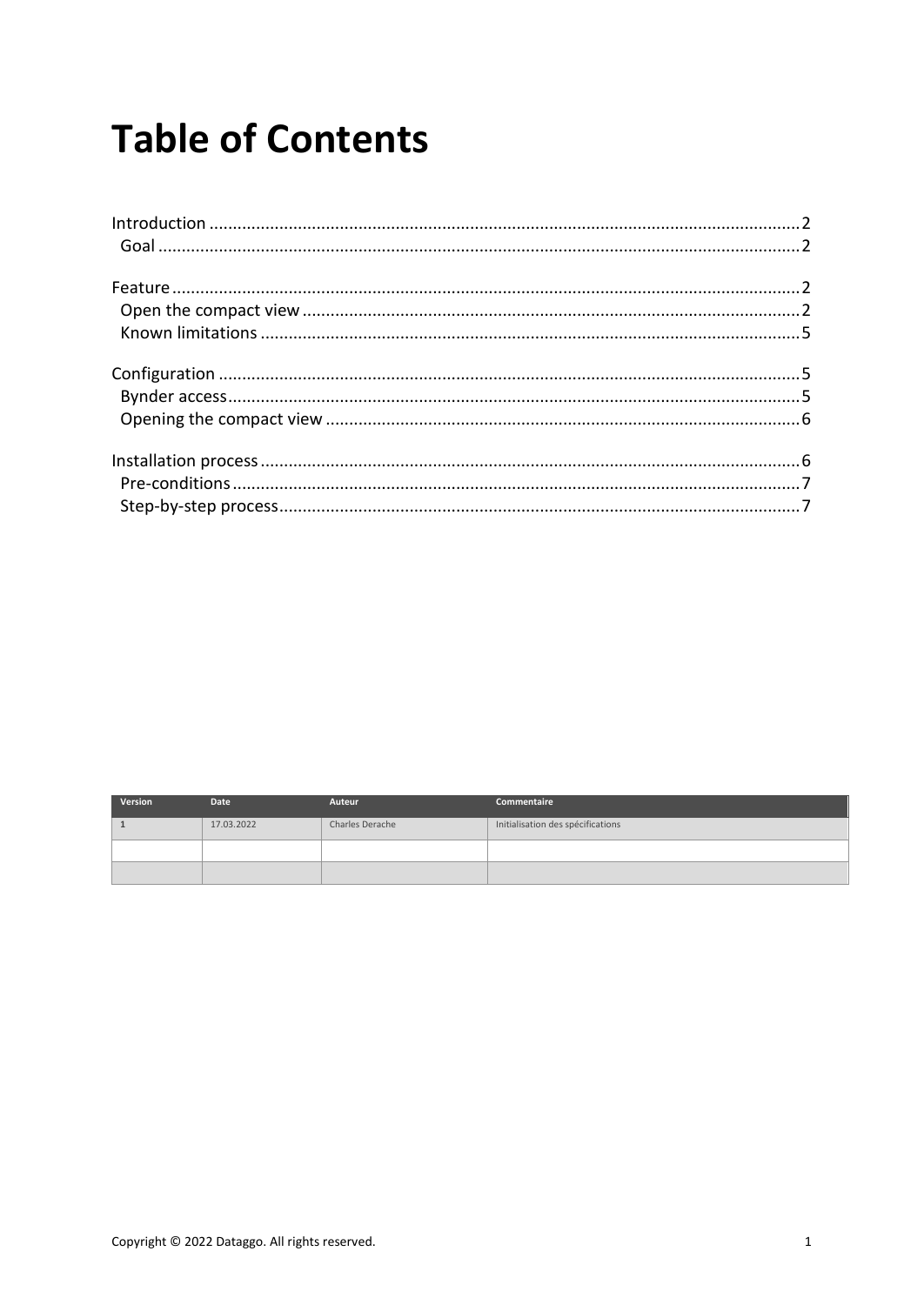## <span id="page-2-0"></span>**Introduction**

This bundle can be used only with the Flexibility version of Akeneo. It uses the Asset Families native feature of Akeneo Enterprise Edition, and it needs UI modification.

#### <span id="page-2-1"></span>**Goal**

This bundle will use the compact view proposed by Bynder to help you to add some assets to your product.

If you need automatic transfer between Akeneo and Bynder (in both ways). Please take a look at the Automatic connector

### <span id="page-2-2"></span>**Feature**

#### <span id="page-2-3"></span>**Open the compact view**

In the case of the Flexibility version, we can add modify the source code of the Akeneo PIM. Thanks to our developpements, you will have the possibility to call the Bynder Compact View.

If you would like more information about the Compact View Bynder, please visit the website: <https://support.bynder.com/hc/en-us/sections/360004091079-Compact-View>

The functioning of the compact view is as follows:

• At the first attempt (or if you delete the browser cache), a login page will ask you to identify yourself. This allows you to retrieve the rights and views configured in Bynder for your account.



• As soon as you are logged in, the Compact View will display all the visuals present in the DAM.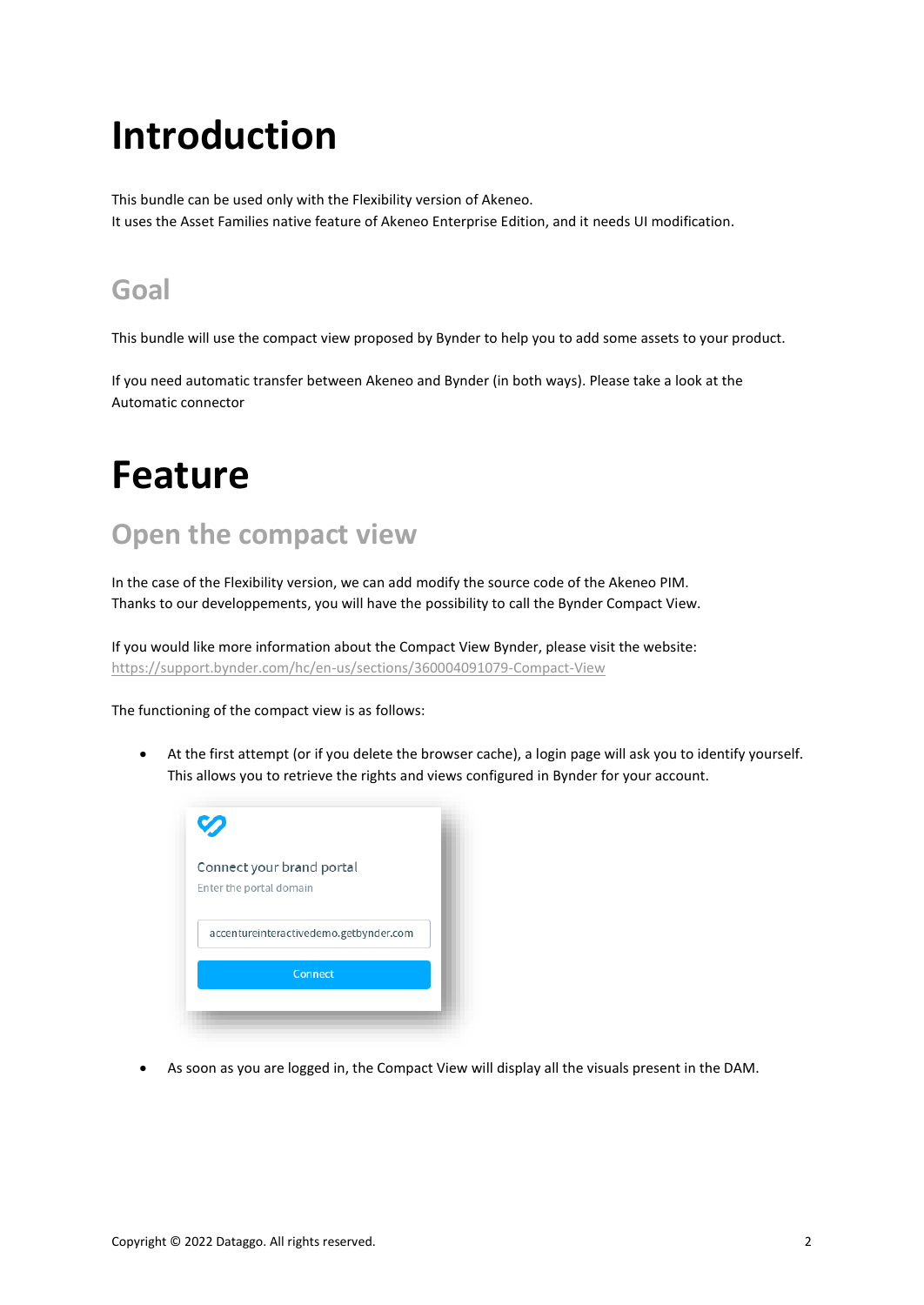| $\frac{1}{2}$ Espaces $\sqrt{1-\frac{1}{2}}$ Avancé $\sqrt{1-\frac{1}{2}}$<br>Marques - |                         |                        |                         |                                   |     |
|-----------------------------------------------------------------------------------------|-------------------------|------------------------|-------------------------|-----------------------------------|-----|
| 15 fichiers                                                                             |                         |                        |                         | Date d'ajout $\blacktriangledown$ | $=$ |
|                                                                                         |                         | JPEG                   |                         | 42                                |     |
| 3 - Compact View - FR                                                                   | 3 - Compact View - EN   | support-de-smartpho    | 2 - Use of the connecto | 2 - Utilisation - FR              |     |
| <b>JPEG</b>                                                                             |                         | A.                     | MP4                     | MP4                               |     |
| 58526                                                                                   | 1 - Configuration - FR  | 1 - Configuration - EN | 1 - Akeneo - Configurat | 4 - Akeneo - Associatio           |     |
| 赏<br>$\mathcal{L}_{\mathbf{z}}$                                                         | 関6<br>MP4               | PNG                    | EPS                     | <b>PNG</b>                        |     |
| 2 - Bynder - Import Visuel                                                              | 3 - Bynder - Associatio | Bynder Glyph Black     | Web                     | Bynder Glyph Black                |     |

• You can then make filters, select visuals, change the filters to select other visuals.

| Fichiers<br>Collections                                                                                                             | $Q$ bynder black                 |                                  |
|-------------------------------------------------------------------------------------------------------------------------------------|----------------------------------|----------------------------------|
| <b>In Marques <math>\blacktriangledown</math> i</b> Espaces $\blacktriangledown$ <b>i</b> $\frac{1}{2}$ Avancé $\blacktriangledown$ |                                  |                                  |
| 2 fichiers                                                                                                                          |                                  |                                  |
|                                                                                                                                     |                                  |                                  |
|                                                                                                                                     |                                  |                                  |
|                                                                                                                                     | <b>PNG</b><br>Bynder Glyph Black | <b>PNG</b><br>Bynder Glyph Black |
|                                                                                                                                     |                                  |                                  |
|                                                                                                                                     |                                  |                                  |
| Once the selection is complete, you must validate it.<br>$\bullet$                                                                  |                                  |                                  |

| Voir 2 sélectionnés $\bullet$ | Effacer la sélection | Ajouter fichiers |
|-------------------------------|----------------------|------------------|
|                               |                      |                  |

• This will allow the creation of the assets (if non-existent in the PIM) and create the link between the product and the created asset.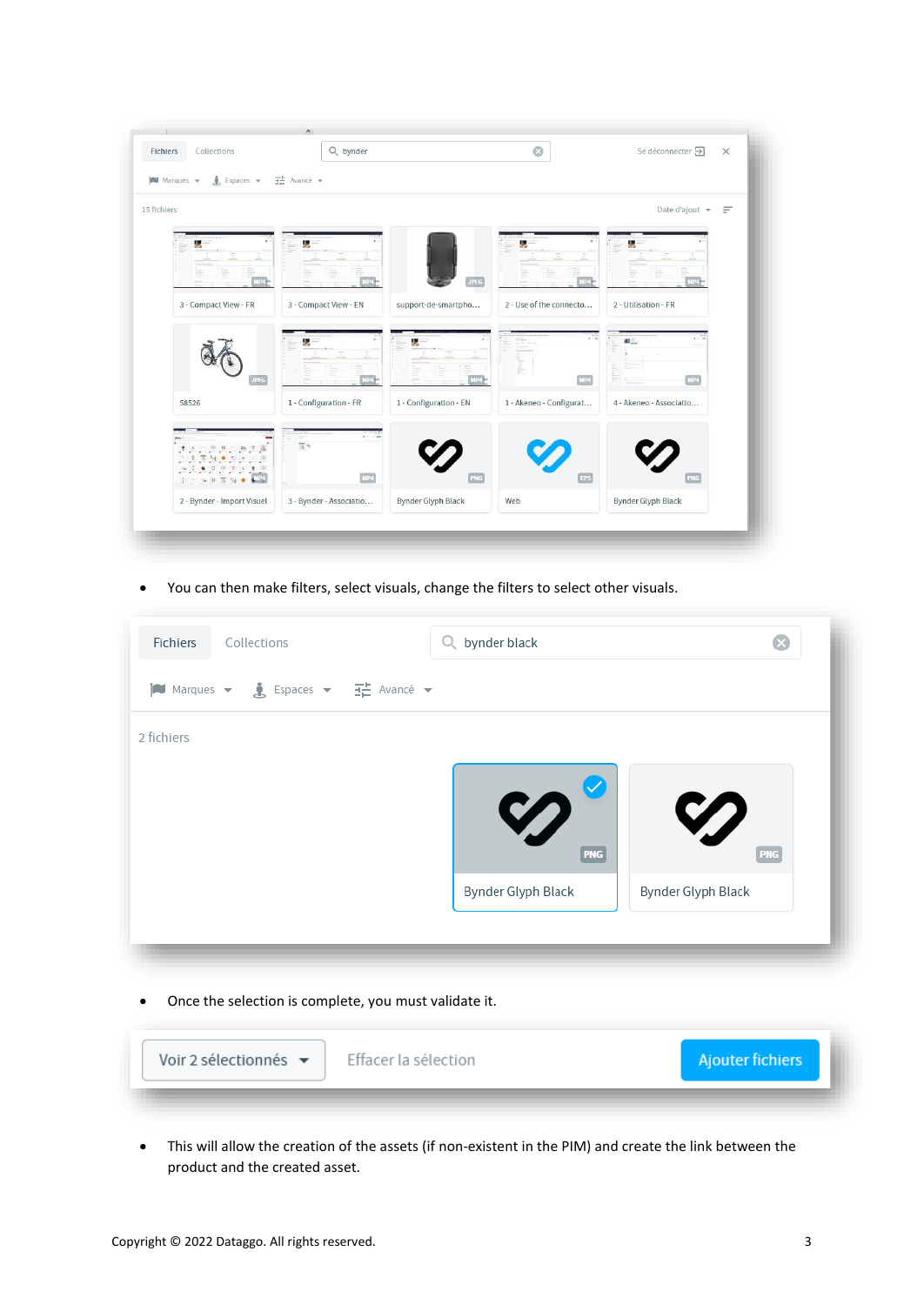|                                  | <b>PRODUCTS / 190878</b><br>Another product<br>Channel: D2C $\vee$ Locale: <b>I</b> French $\vee$<br>COMPLETE: 100% $\searrow$ |          |                  | <b>SAVE</b><br>0.0.0<br>There are unsaved changes. |  |
|----------------------------------|--------------------------------------------------------------------------------------------------------------------------------|----------|------------------|----------------------------------------------------|--|
| MARKETING / [ASSETS_FROM_BYNDER] |                                                                                                                                | 2 assets | <b>ADD ASSET</b> | <b>IMPORT BYNDER ASSET</b><br>$+ + +$              |  |
| Bynder Glyph Black               | $\boldsymbol{\mathcal{O}}$<br>Web                                                                                              |          |                  |                                                    |  |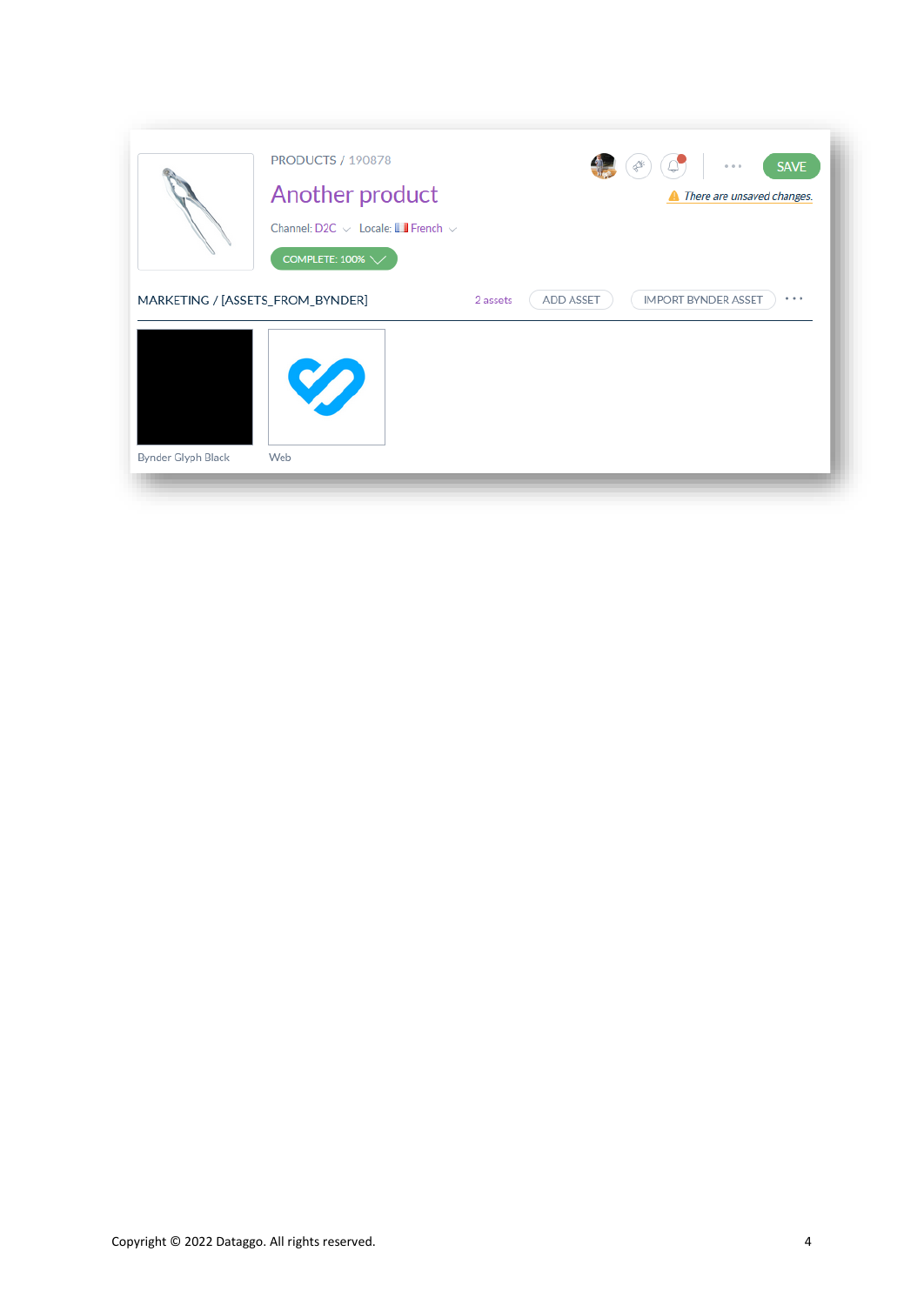• WARNING, to validate this link, it is necessary to validate the Product page in the PIM.



If you don't save the product page, you will lose the information and the link between the asset and the product will not be created.

| You will lose changes to the product if you leave the page. |  |
|-------------------------------------------------------------|--|
| Annuler<br>OK                                               |  |

#### <span id="page-5-0"></span>**Known limitations**

Due to the Akeneo's cache system, if a new version of an asset if updated in Bynder, in Akeneo, the thumbnail will not be updated.

## <span id="page-5-1"></span>**Configuration**

#### <span id="page-5-2"></span>**Bynder access**

To open the compact view, we need to know your Bynder URL:

• The URL of the DAM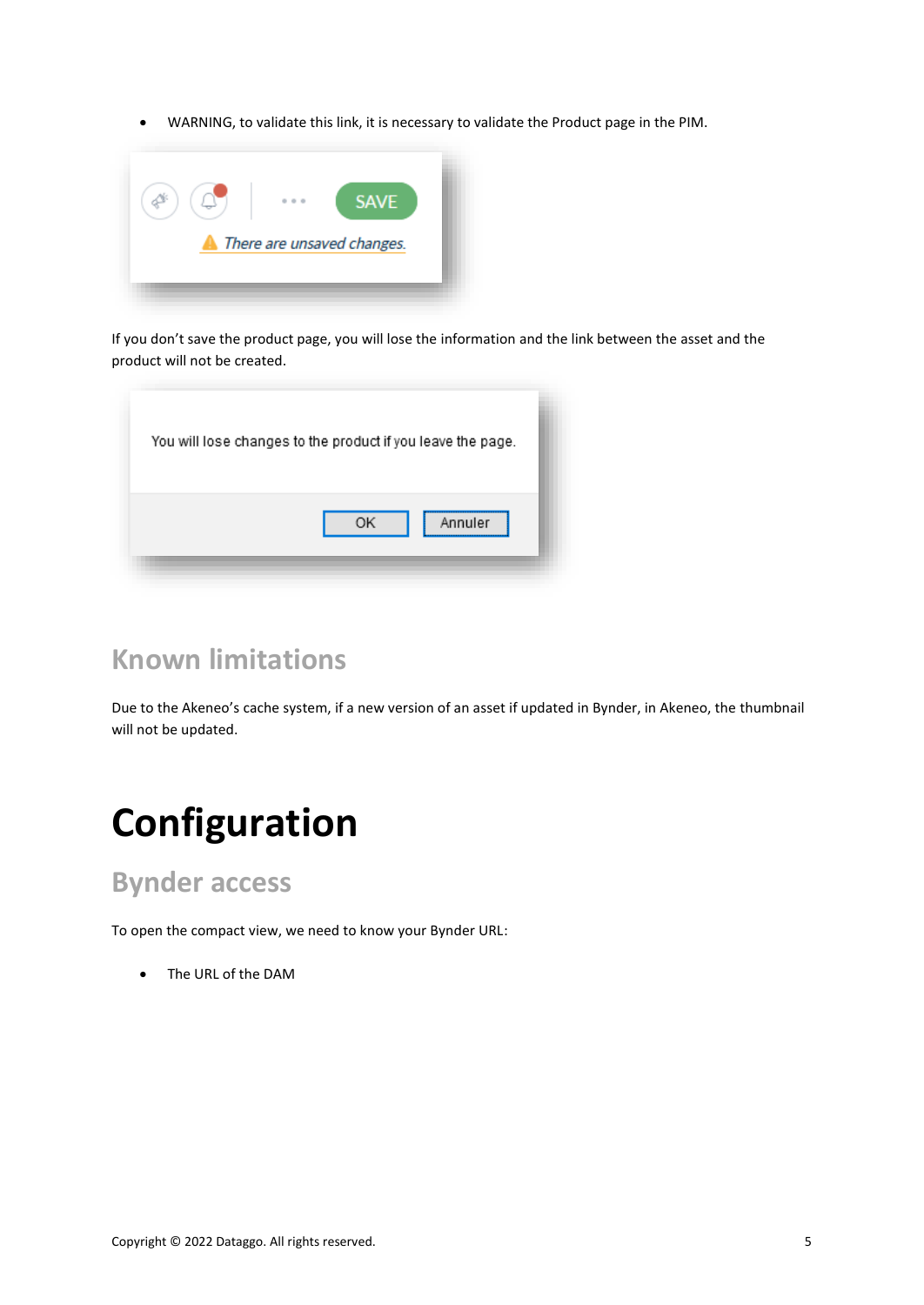| SYSTEM / CONFIGURATION / | System configuration                           |                  |               |
|--------------------------|------------------------------------------------|------------------|---------------|
| Localization             | Notifications                                  | Loading messages | <b>Bynder</b> |
| Host <sup>*</sup>        | https://accentureinteractivedemo.getbynder.com |                  | a             |
| Token <sup>*</sup>       | .                                              |                  | a             |

#### <span id="page-6-0"></span>**Opening the compact view**

It is necessary to configure an additional parameter: the type of URL of the asset to be retrieved.

| webImage |  | п |
|----------|--|---|

This URL will be the one that will be retrieved from the DAM Bynder and added to the asset in the PIM. Ask to your Bynder Technical Success Manager to retrieve all possible transformations.

### <span id="page-6-1"></span>**Installation process**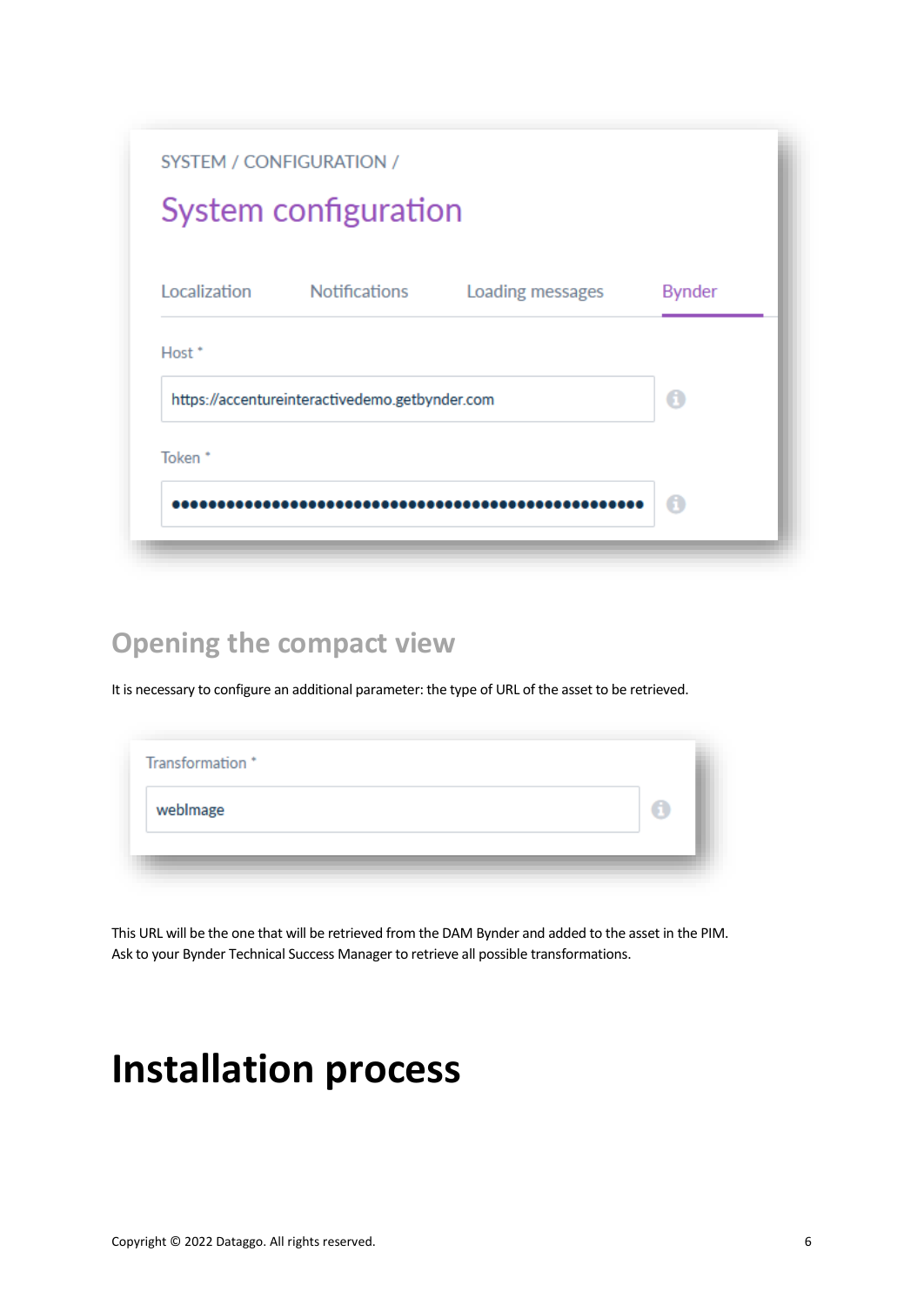<span id="page-7-0"></span>

| <b>Pre-conditions</b> |                |
|-----------------------|----------------|
| <b>Bundle version</b> | Akeneo Version |
| $1.0.*$               | $5.0.*$        |
| $2.0.*$               | $6.0.*$        |

#### <span id="page-7-1"></span>**Step-by-step process**

This bundle can be installed with composer.

• To begin, add private repository to your composer configuration.

composer config repositories.dataggo-akeneo-bynder-connector vcs https://sources. dataggo.com/akeneo/akeneobynder-connector-bundle.git

• Then execute the command to get back bundle sources.

```
composer require dataggo /akeneo-bynder-connector
```
• Enable the bundle in the config/bundles.php like this:

return [ // ... Dataggo\BynderConnector\BynderConnectorBundle::class => ['all' => true] // ... ];

• Install Bynder compact view NPM package:

```
yarn add @bynder/compact-view --ignore-workspace-root-check
yarn install --force
```
• Update your application.

rm -rf var/cache/\* web/js/\* web/bundles/\* bin/console pim:installer:assets --env=prod --clean yarn run webpack

• Initialize the configuration parameters

bin/console d:q:s "INSERT INTO oro\_config\_value (config\_id,name, section, value) VALUES (1, 'host', 'bynder\_connector', ''), (1, 'token', 'bynder\_connector', ''), (1, 'transformation', 'bynder\_connector', ''), (1, 'asset-family-mapping', 'bynder\_connector', '')"